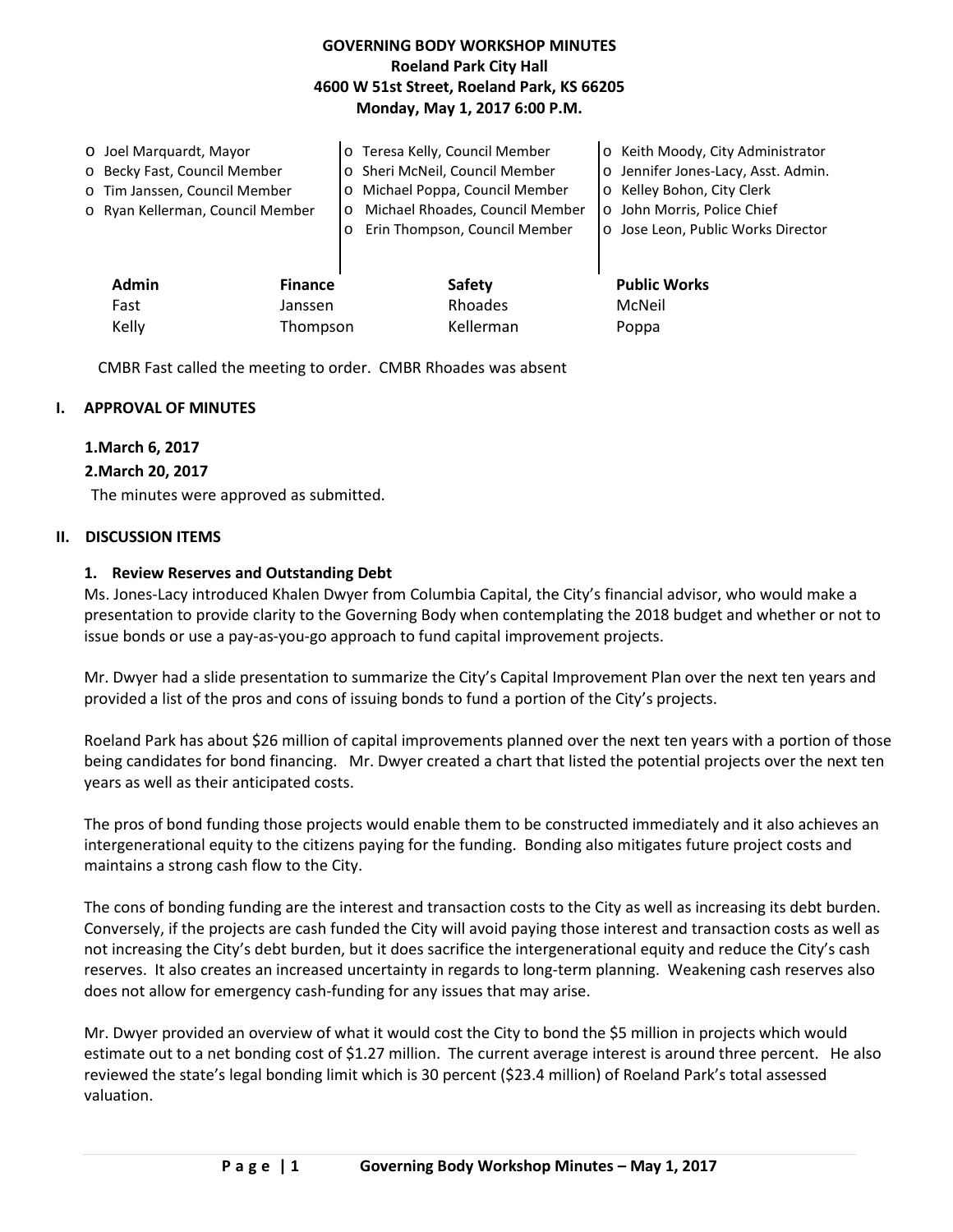The City does have sources of revenue to pay for its debt service in special assessments, property taxes and sales taxes. Mr. Dwyer also factored in whether Walmart remains or leaves the City and to allow the sunset of certain sales taxes.

Mr. Dwyer reviewed the City's capital expenditures over the next ten years in three different states with bonds issued in 2018, 2021 and 2024. He also provided a chart that reflected the City's additional accelerated payback options.

City Administrator Moody said the borrowing is not anticipated to be for items such as dump trucks, a street sweeper, and things the City has borrowed on in the past. These have been incorporated into the CIP as a placeholder of those items in a future year in which the City would use their reserves to pay for them.

Mr. Dwyer recommended if the City would be issuing a multiple series of bonds over a long-term period, then they should get a bond rating.

In looking at the City's CIP as of today, assuming nothing changes, the City would not be increasing its debt in ten years from current levels during this finance plan.

CMBR Fast inquired as to the role of Columbia Capital with relation to their fee in a bond issuance situation. Mr. Dwyer said Columbia Capital is paid during the bond issuance, but they do not underwrite the bond. They are paid for their help in structuring the debt and reviewing the documents. They are part of the working group as part of the City's financial advisor, which includes Gilmore Bell bond attorneys, the rating agency, and the state of Kansas for filing fees.

City Administrator Moody said this plan will help them be proactive and will free up funding for other emergencies, and is a true advantage to having the longer-term pay-as-you-go plans to prevent the City from being reactionary.

(CMBR Kellerman left the meeting.)

# **2. Review Trends in Primary Revenues**

Ms. Ms. Jones-Lacy provided a chart of all revenue sources to the City, the majority of which are sales and property taxes. Sales tax constitutes 36 percent of all revenues and 30 percent of revenues in the General Fund. Since 2009, sales tax rates have increased an average of four percent annually. In 2013, the City received a large back tax distribution after it was discovered that some of their revenues were going to Mission.

Property taxes comprise 18 percent of all revenues and 31 percent to the General Fund. Property taxes go to debt service in the General Fund. Ms. Jones-Lacy noted that assessed property values increased 11 percent. City Administrator Moody added that assessed valuation and sales prices continue to have a wide gap.

The Governing Body opened a discussion of lowering the mill levy and what the effects would be. It was agreed that they need more information to continue the discussion.

CMBR McNeil expressed concerns about the higher mill levy since it was raised in anticipation of Walmart leaving. Now that they are staying, she feels there should be a discussion with regards to lowering the mill levy.

CMBR Thompson said she too would like to see the rate reduced two mills.

Mayor Marquardt said that even though Walmart has committed to staying for five years, they do want to go to a bigger site and are actively looking for that site and cautioned the Council not to be overly aggressive with lowering the rate.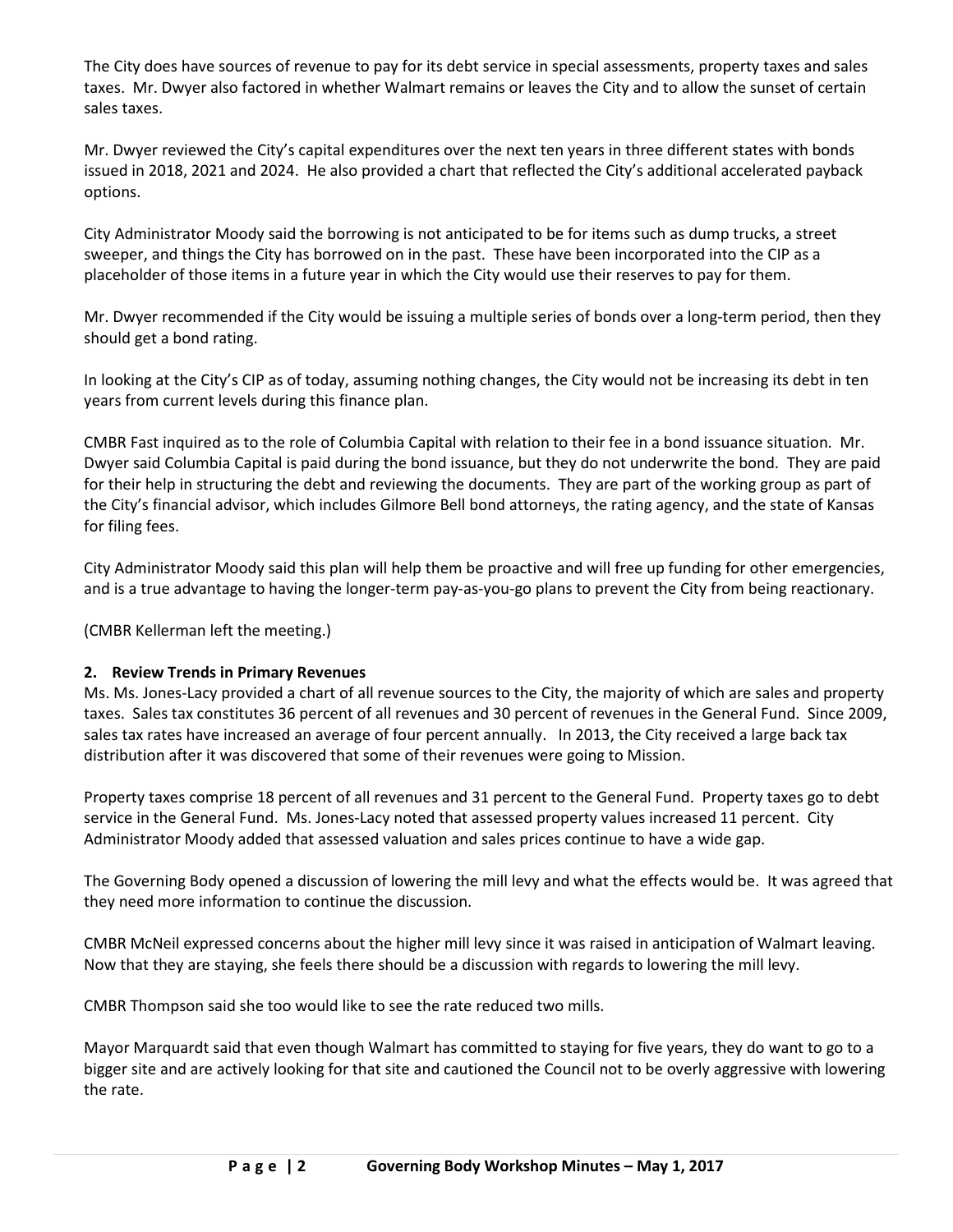CMBR Kelly wants to make sure the City does not get behind again on taking care of the City in areas such as infrastructure and services.

CMBR McNeil said that the bond financing will take care of bringing Roeland Park back up to the standard they expect in taking care of the infrastructure with bond financing and still allow for lowering the mill levy.

Ms. Jones-Lacy also discussed franchise fees which make up five percent of all revenues and nine percent of General Fund revenues. Since 2009, the franchise revenue stream has remained relatively stable.

Court revenues comprise four percent of the total revenues and eight percent go to the General Fund.

# **3. Branding Creative Brief Discussion**

Mayor Marquardt opened the discussion with the contrasting points made in the branding report. There are words to describe the City as community, friendly, small town, hometown feel, for everyone young and old. Yet in the positioning statement it says Roeland Park is an oasis where neighbors and nature thrive together and is moments from everywhere. Mayor Marquardt felt the "moments from everywhere" and the small houses graphic became the dominant feature which is different than what the research seemed to show and that it was focused more on small houses close to downtown. Mayor Marquardt felt the creative brief needed to be amended.

CMBR Kelly said she did not know how much value she would put into the word "friendly" being the largest word in the word cloud as that type of exercise can easily be skewed and they should look at all of the phrases in the word cloud.

CMBR Poppa asked what part of the report would be included in the RFP. City Administrator Moody recommended making the entire document available and the creation of a design would focus on the positioning statement in the creative brief as the design direction components.

CMBR Poppa recommended not to include the design recommendations as they are departing from those as well as omitting the brand launch plan recommendations. He has spoken with designers and they would use the brief as a guideline.

CMBR Thompson asked, as members of the branding committee, if CMBR Poppa and Mr. Mike Hickey felt the brief accurately represented the information that was gathered. CMBR Poppa said he did.

Mr. Hickey said the word cloud was put together by college students who didn't necessarily have the experience to reflect all that is there.

CMBR Fast said they should also incorporate the findings of the Strategic Planning Committee.

CMBR McNeil said she agreed with Mayor Marquardt that the design part seemed too focused on housing and proximity to downtown rather than community.

CMBR Poppa said he sees community throughout the report but believes in the hands of a design professional community will shine through with the right guidance from the City in the RFP. CMBR Kelly agreed.

CMBR Kelly said she sees the inference of community in the report, but also recommended leaving in the designs they do not want so that the designer will be aware of that.

CMBR Janssen asked Ms. Jones-Lacy why she personally was moving to Roeland Park. She responded that her family wanted a bigger house and there was new construction in Roeland Park. She also wants to live in northeast Johnson County and enjoys the City's urban feel, but wants to be close to downtown.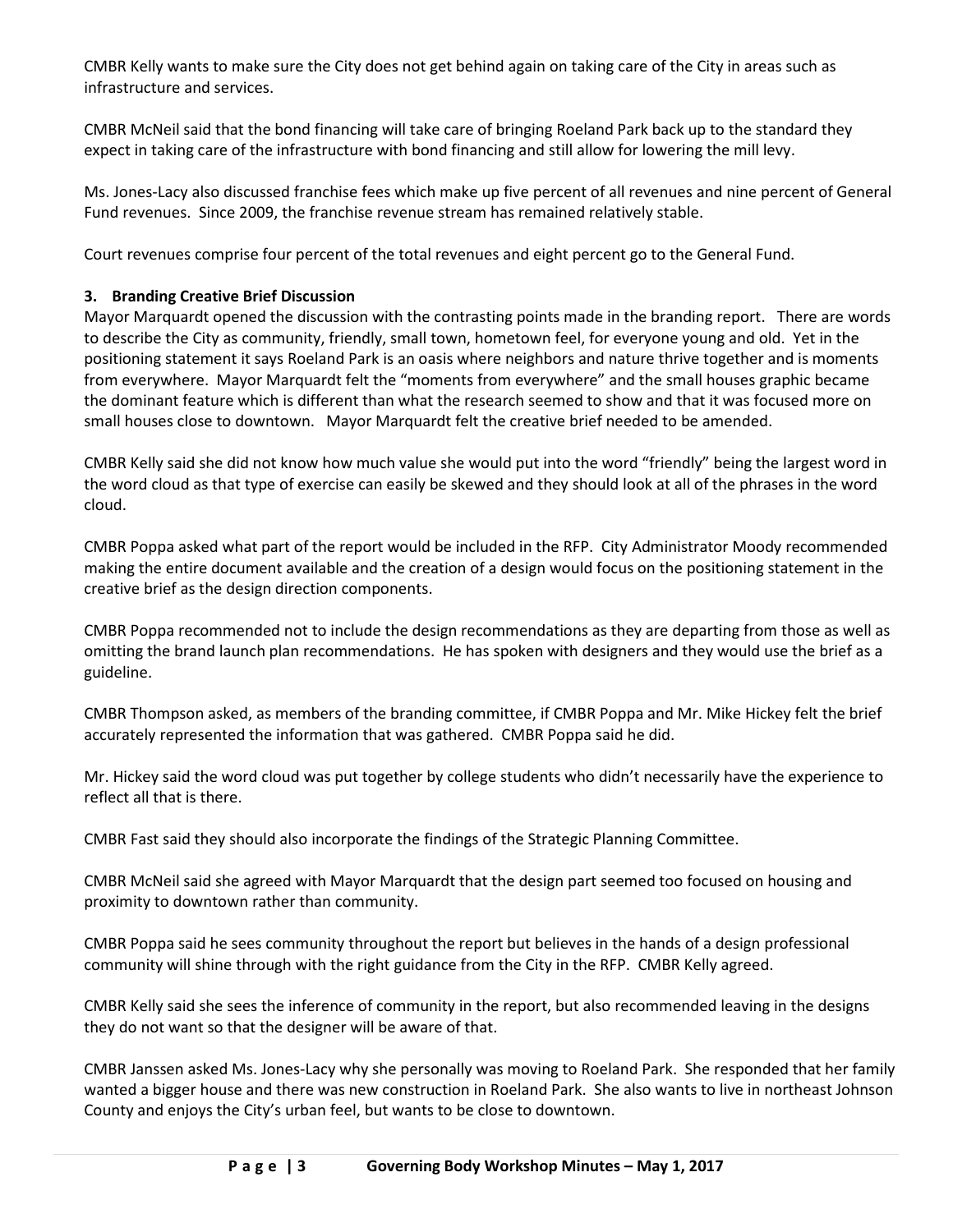CMBR McNeil said what bothers her about the descriptions is they seem to say move here, but you can go everywhere else that's cool and exciting because Roeland Park is right in the middle of it. She said they should do more than just try to get people to live in Roeland Park and they should make it worth something and not promoting Mission, the downtown and the Plaza.

CMBR Kelly said it's okay to be the bedroom community and the hub to all the other things. In Roeland Park she can walk to places, knows her neighbors, but still has access to all those other things.

CMBR Poppa said everyone has a lot of good reasons, right reasons for living in Roeland Park and they are all found in the creative brief.

CMBR McNeil added that she really appreciates the neighborhood watch signs designed by the Mayor and thinks that is what needs to happen in Roeland Park as showing they're unique and there should be more of that.

CMBR Poppa asked if it is possible to define in RFP that they want a design to incorporate a more community feel. City Administrator Moody said they could do that.

There was agreement to move forward with the RFP.

### **4. Update on May Appointments – Committee Liaisons**

City Clerk Bohon said she had three openings, one for Community Events, an alternate for Parks and another for MARC First Tier Suburbs.

CMBR Fast volunteered for Parks. CMBR Thompson said she would do First Tier Suburbs. CMBR McNeil wants to be the alternate on 47th and Mission Road and to put CMBR Janssen and CMBR Rhoades as the regulars. CMBR Poppa will do Community Events and will resign if someone else wants to be on it.

# **5. Rezoning of Old Pool Site (The Rocks) Ordinance**

City Administrator Moody presented the rezoning request approved by the Planning Commission and is to be referred to the City Council for rezoning to CP-2 (Planned General Business) as it is currently zoned Single Family Residential (SFR). CP-2 is the same zoning as the northeast and southwest corners. The northwest corner is zoned multi-family.

CMBR Fast recommended it be placed on New Business as two Councilmembers were not present.

# **6. Preliminary Development Plan (The Rocks)**

Mayor Marquardt asked how difficult it would be, once accepted, to move to a different design as it has a specific development indicated on the plan. City Administrator Moody responded that the action to be taken is separate from the Preliminary Development Plan. Staff fully expects that this Preliminary Development Plan will be changed. They are required to present a development plan along with a rezoning request which is why it is in its present form. Changes will be made and presented to the Planning Commission for review and approval, then to Council.

CMBR McNeil asked what the status is for the hotel and the zip line. City Administrator Moody said both feasibility studies have been completed and have come back positive. The motel group said they have other projects they are working on, but continue to express an interest in the site.

CMBR McNeil also asked about the status of the Commerce Bank site, not part of this project. City Administrator Moody said both the bank and hospital have had their building permits issued, made their one percent for art deposit and will soon begin construction.